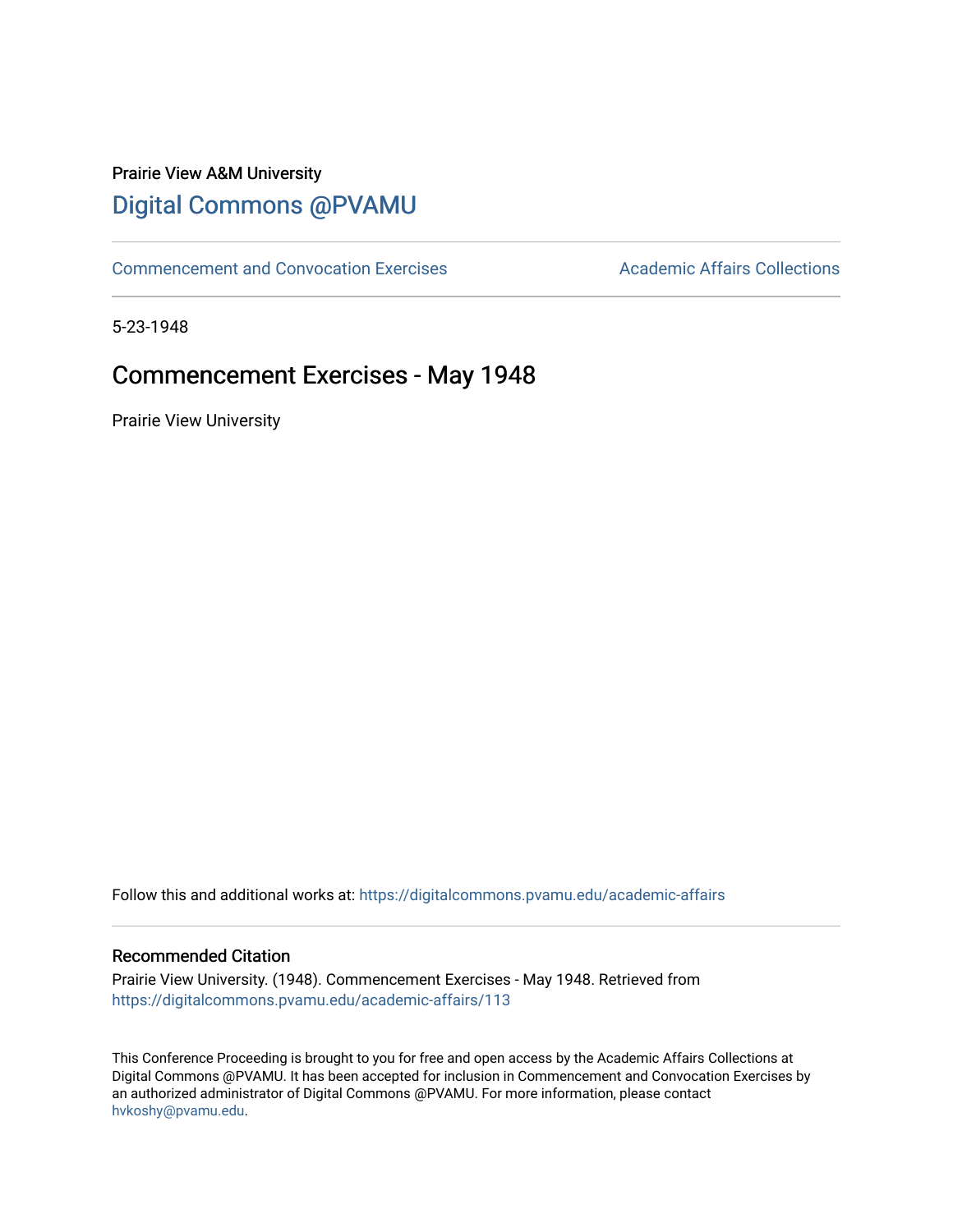The Faculty and Graduating Class

Prairie View University

request the honor of your presence

during the exercises of the

Sixty-ninth Annual Commencement

May twenty-third

nineteen hundred and forty-eight

ten-thirty o'clock A. M.

Auditorium Gymnasium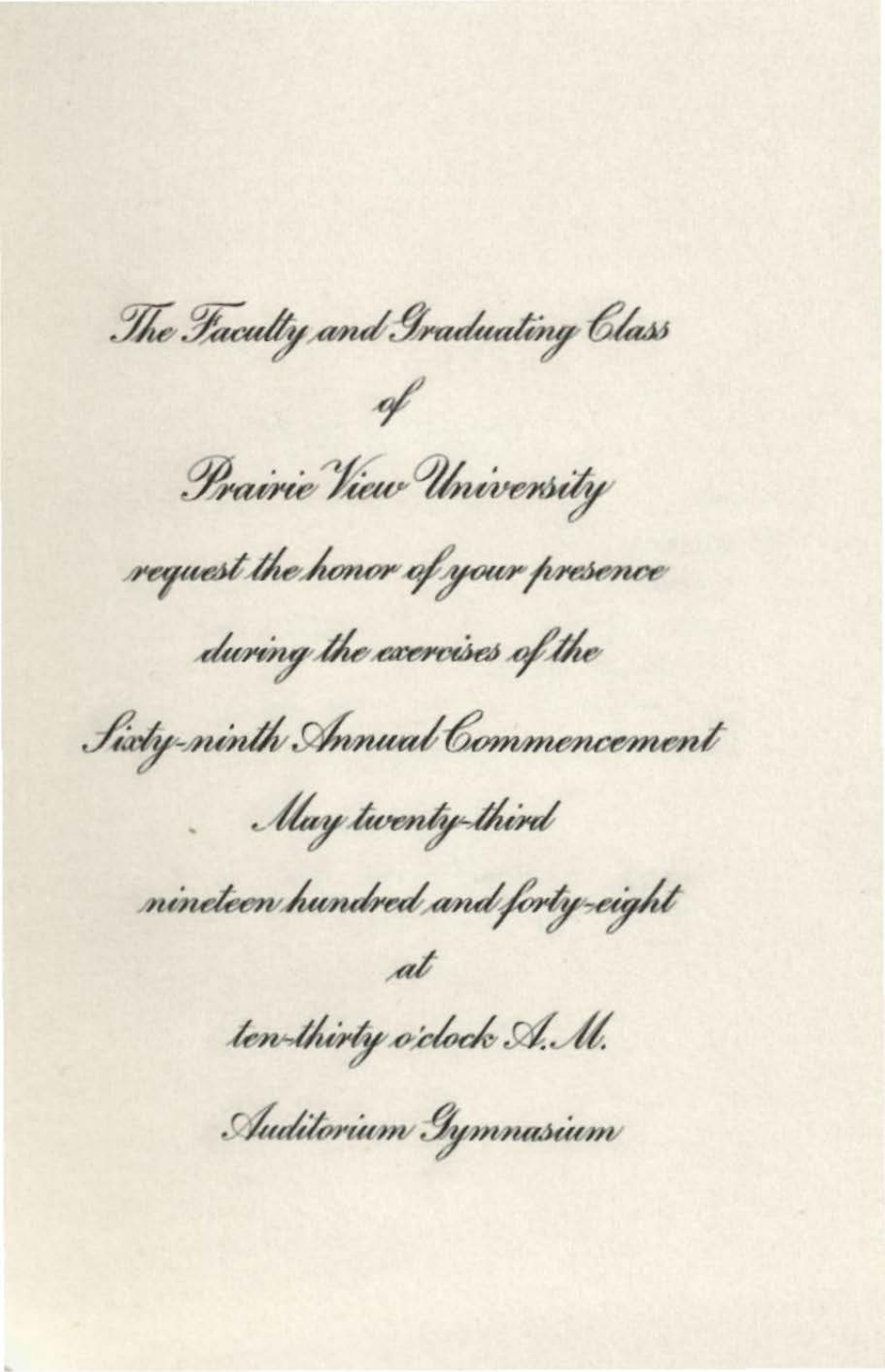#### Class Officers

| WILBERT NEWSOMEPresident          |  |
|-----------------------------------|--|
|                                   |  |
| HORTENSE FLOYDSecretary           |  |
| MILDRED BELL BROWNAsst. Secretary |  |
| ARTHUR RIDDLEBusiness Manager     |  |
| DREWEY MCKNIGHT Treasurer         |  |

**CLASS MOTTO** "It can be done."

**CLASS FLOWER** 

Carnation

**CLASS COLORS** Blue and White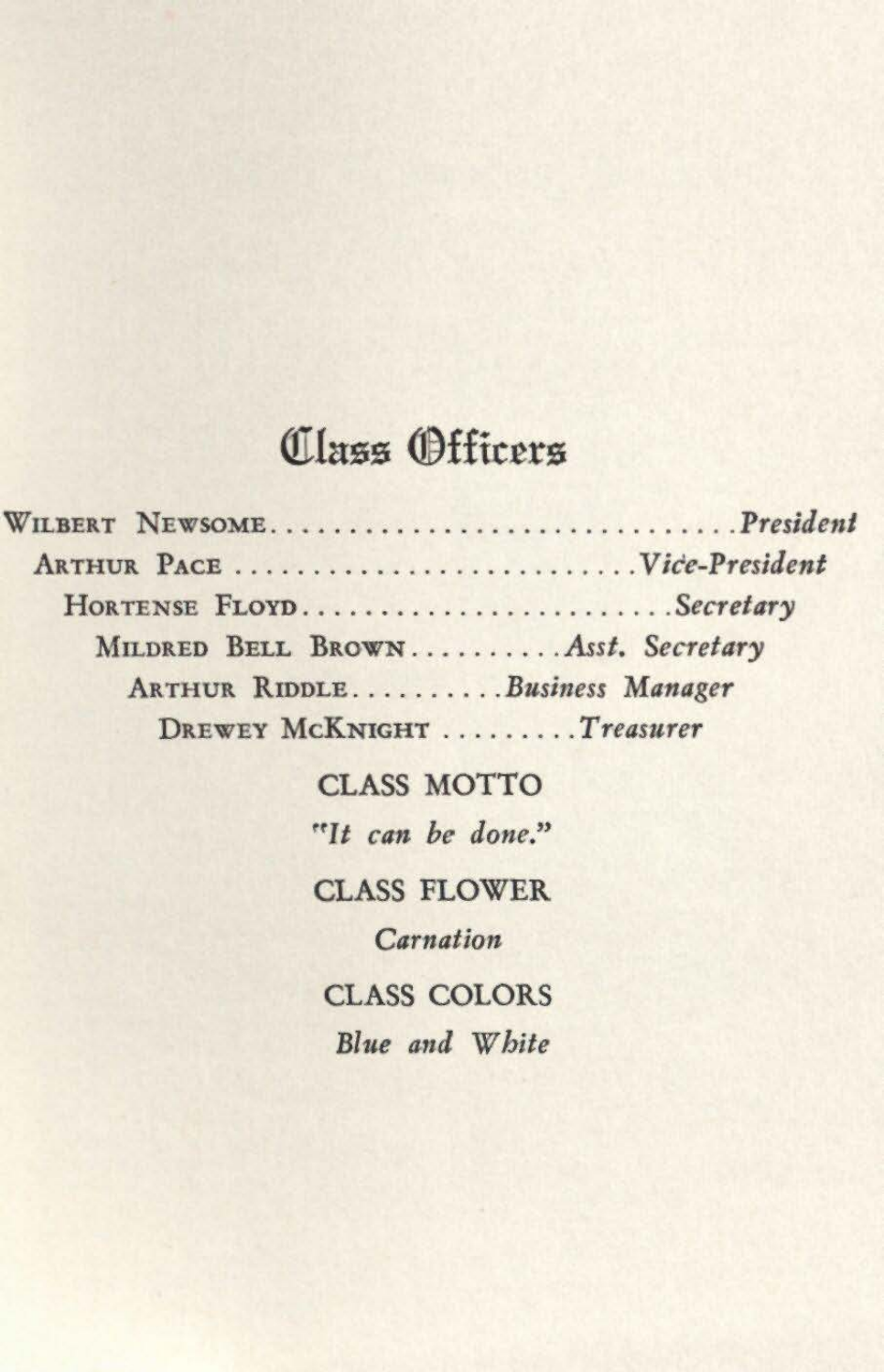### Roster of Graduating Seniors

#### AGRICULTURE

Anderson, George Arnic, Athaniel Bennett, James D. Boney, Jew Don Bratcher, Aubrey I. Brown, Eugene Crawford, Morris J. Crosby, Willie N. Daniels, Bledsoe L. Daviss, Theodore R. Dial. James O. Ellis, Alonzo Cecil English, Leon G., Jr. Grays, Zack W. Harris, Alton D. Harris, James D. Hill, Sammie L.

Abernathy, Robert Oreece Adams, Jewel P.<br>Baker, Nolan Barrett, Sylvester Batie, Nannie B. Baugh, Lillian Faye Boykins, Abbie Mae Bradley, Rosemary A. Bright-Davis, Ester M. Brown, Hallie Quinn Brown, Joe Lee<br>Brown, Mildred Belle Caraway, Eulalia Chambers, Herbert Lowe Clifton, Ruth Lillian Collins, Louise Cook, Charles Wesley Davis, Thelma Louise Dickerson, Marguerite Dotson, James B. Farris, Charlye Ola Fedford, Izola Graham, Von Thomas Grandison, Francis L. Graves, Clovis C.<br>Greggs, Vivian Louise Hall, Howard Daniel Henry, Istria Ileta

Jackson, James C. James, Elridges D.<br>Jones, Willie E. Kennedy, Jimmie V. Lincoln, Albert W. McDaniel, Doyle L. Mayes, Charlie, Jr. Owens, Clarence B. Pipkins, Edward Polk, Jesse Barnes Ross, Harding Russaw, Carl Scarlett, Maxwell C. Stafford, George H. Taylor, Charles H. Thompson, Gilon White, Inman ARTS AND SCIENCE Hearn, Mable L.

Hill, Irma Ulysess Hoskins, Blossie Tee Hudson, Nelva Joiska Jackson, James Franklin James, Nathallia Helen Johnson, David Edwin, Jr. Jones, Florence Elizabeth Jones, Pansy Juanita King, Geralind Louise King, Harvey Freddie, Jr. Knowles, Elizabeth Jewel Love, Juanita Louise Loyd, Gladys M. McClure, El Marie McNeil, Fern Dell Martin, Chauncey Levighn Miles, Iola Laura Miller, Lessie L. Montgomery, Alphonso C. Moore, Darthulia Oliver, Mattie B. Owens, Julia M. Paige, Minnie H. G. Price, Ernestine Radford, Opal F. Riddle, Arthur J. Roberts, Eddie F.